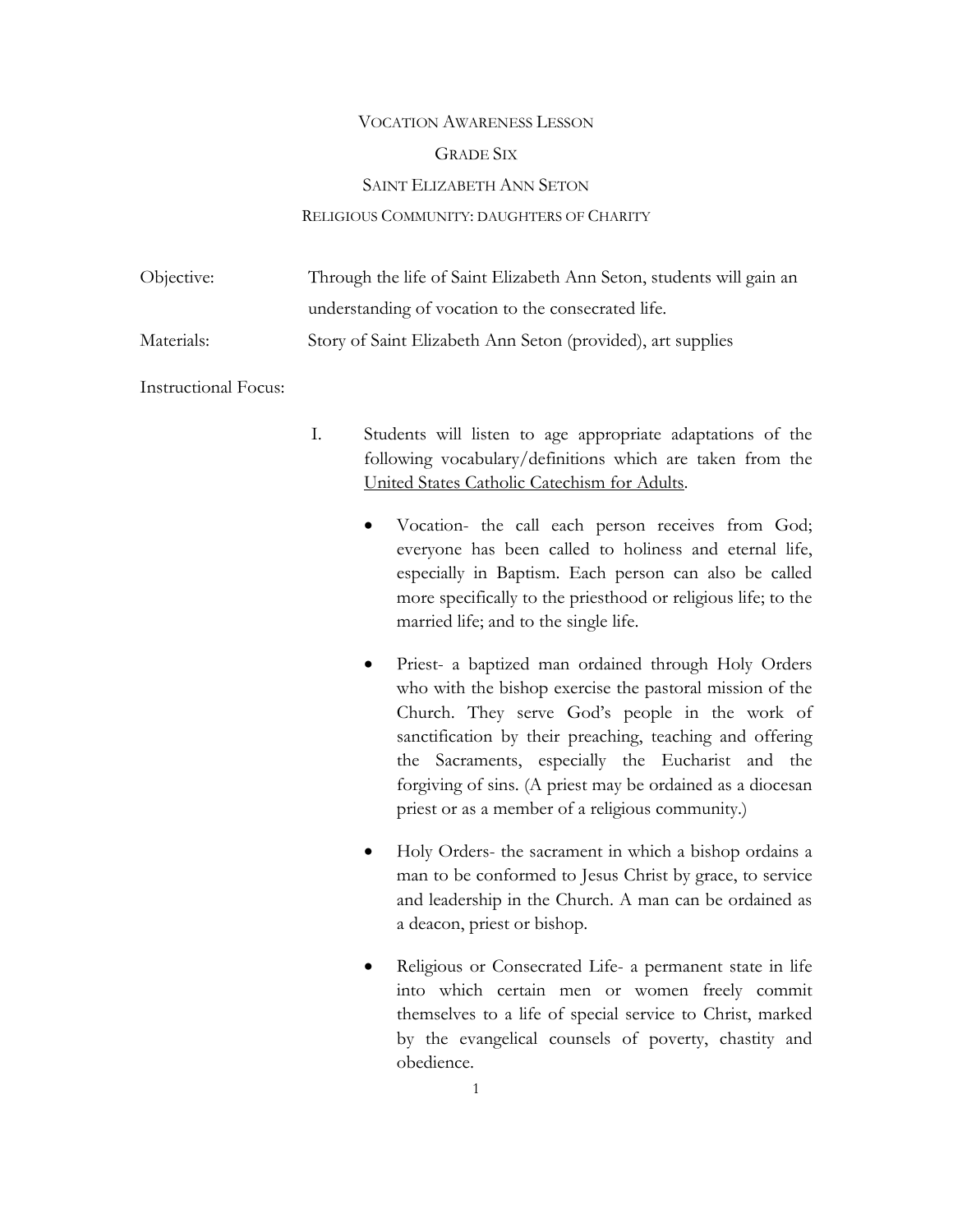Students will read the short biography of Saint Elizabeth Ann Seton. In groups of three, the students will:

- discuss the events of her life, particularly her call to religious life
- create a timeline which traces her vocational call to the consecrated life
- write a corresponding narrative for the timeline.
- II. Students will present their timelines to the class. After the presentations, the class will summarize the events, life decisions, joys, challenges and qualities which led Elizabeth Ann Seton to sainthood.
- III. Students continue to work in a group setting to create a personal collage of words, pictures and drawings on the theme, "God's Call to ME for Sainthood." Collages are displayed when completed.

Optional Activites:

- I. In conjunction with Part I of the Instructional Focus, use the story of "The Prince and the Precious Gem" (provided) as an introduction to the notion of vocation.
- II. In groups of three, students create individual story webs describing the definition, qualities and witness of those who choose the consecrated life to serve God and His Church. Students then write a reflection paper on how consecrated women serve God and share with the class.

Resources for lesson and story of Saint Elizabeth Ann Seton:

Daughters of Charity website: www.thedaughtersofcharity.org

"The Prince and the Precious Gem Story" adapted by Gilles Cote (Catholic Religious Education Webzine) from "Faut-il encore pratiquer?" by Bernard Bro. Used with permission.

Sisters of Notre Dame of Chardon, Ohio, Saints and Feast Days: A Resource and Activity Book, Loyola Press, 2004. Those who have purchased this book may reproduce its contents for use in educational settings.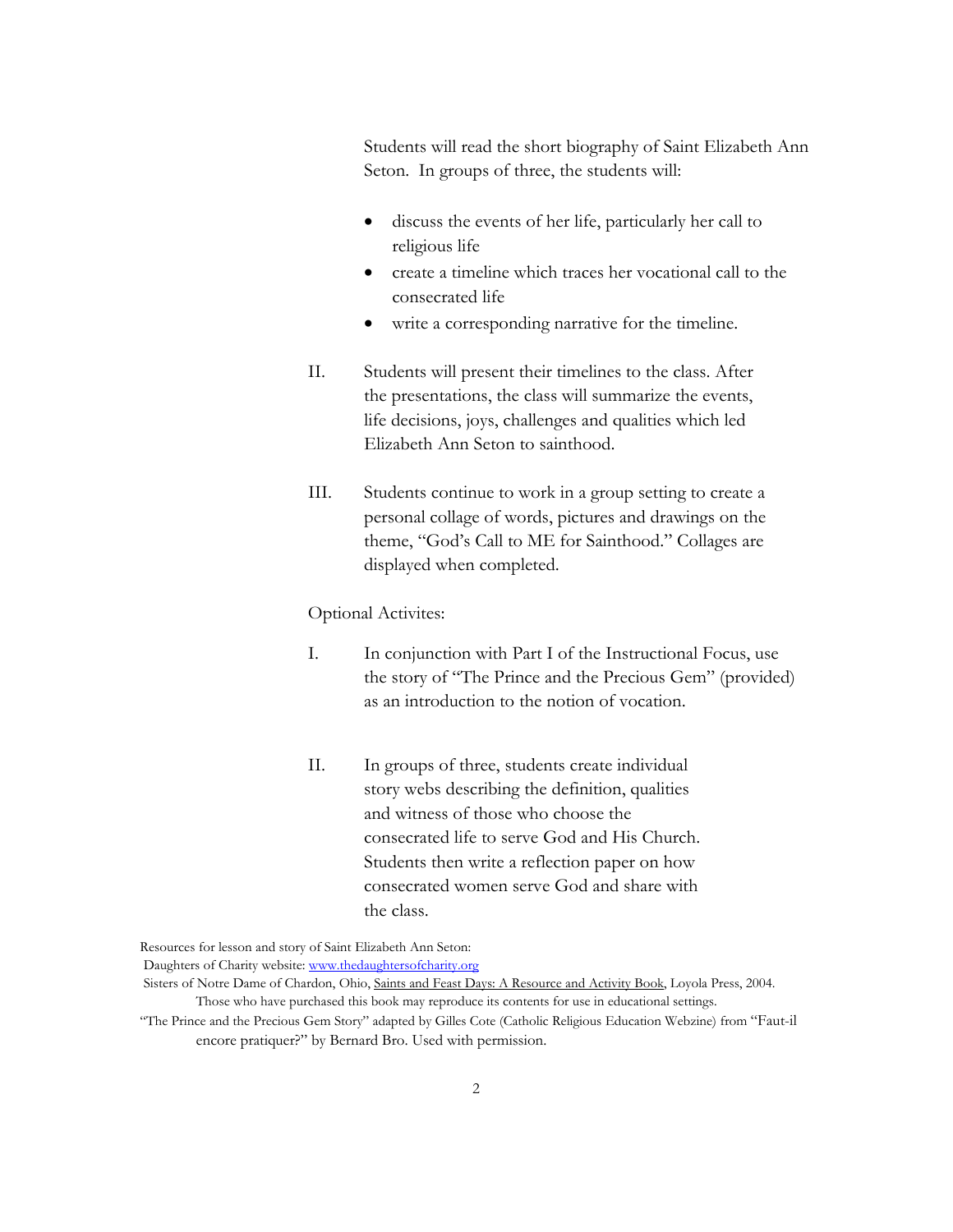## Saint Elizabeth Ann Seton

Do you know who was the first person born in the United States to be declared a saint? She opened the first American Catholic parish school and orphanage. She founded the first American religious community of women and is often referred to as the patroness of the sea services. This person was Elizabeth Ann Bayley Seton.

Elizabeth was born two years before the Declaration of Independence. Her father was a prominent New York physician. He did not attend church, but by his example he taught his daughter to love and serve the poor. Her mother and stepmother were devout Episcopalians who taught Elizabeth the value of prayer and reading the Scripture. Elizabeth's education and training prepared her for New York high society. At the age of 19, she married a handsome, wealthy businessman, William Seton. Furs and satins, parties and plays, an abundance of friends and money  $-$  all were part of the young couple's life. Will and Elizabeth were very much in love, and they loved their three girls and two boys.

Then in 1803 Will Seton's business went bankrupt and his health failed. The Filicchi family in Italy invited the Setons to visit so that Will could recuperate in the warm, sunny climate. The ocean voyage was rough. Then, because of a yellow fever epidemic in New York before the Setons left, the Italian government kept them isolated in an old fort for six weeks. If they did not get yellow fever, they would be allowed to enter Italy. Will Seton grew worse in the cold, damp room. Elizabeth, with the help of a Filicchi servant, cared for him. Finally they were released, but in a few weeks Will was dead.

Elizabeth widowed at 30 with 5 small children and many medical bills, returned to New York. While she was in Italy, the Filicchi family had taught her about the Catholic faith. Back in New York she began to attend St. Peter's, the only Catholic church in the city. When Elizabeth made her profession of faith in 1805, her family and friends turned against her, and she was on her own.

Elizabeth opened a Catholic boarding school for girls in Emmitsburg, Maryland. Women with the same ideals came to help her, and the school grew. In 1812 Elizabeth and these other women became a religious community, the Daughters of Charity of St. Joseph. From then on, these sisters served in hospitals, homes for the aged, orphanages, homes for the mentally challenged and in schools.

As a religious sister, Elizabeth continued to cherish and guide her children. Her two sons joined the navy. Her daughters became nuns. We celebrate her feast on January 4.